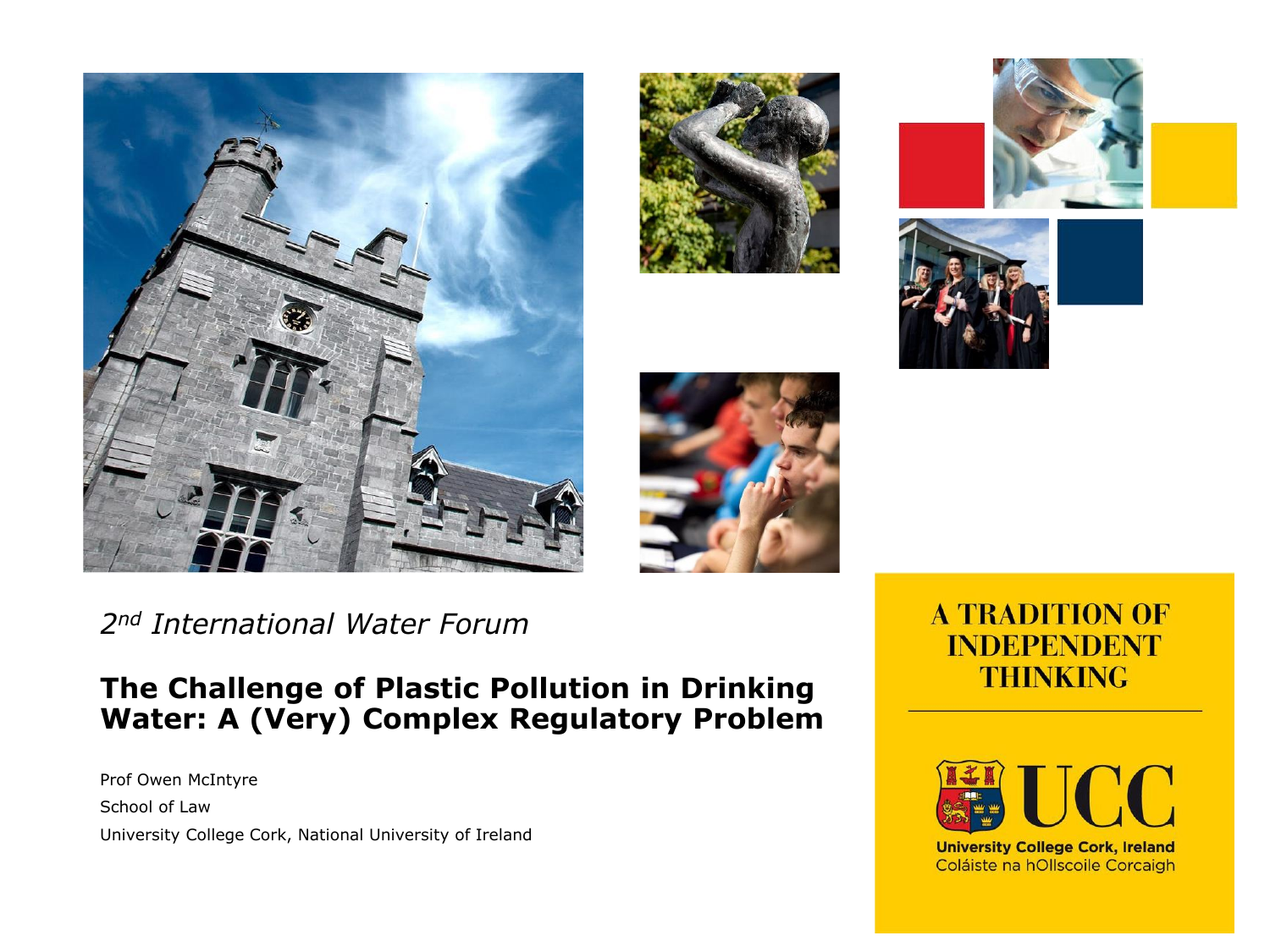# **The Problem:** *Waste Plastics*

- Established environmental problem:
	- − Accumulated non-recyclable, non-biodegradable waste 1bn tonnes of plastic waste by 2040 / 961m tonnes discarded (Leeds University, 2020)
		- − <10% of plastic ever produced has been recycled even once (*Scientific Advances,* 2017)
	- Growing problem of marine plastic pollution (MPP)
	- Climate and air quality impacts of 'energy recovery' processes
	- − 'Plastics Pipeline' Growth in investment in petrochemicals/plastics industry (exports to developing markets) in response to uncertain demand for fossil fuels due to climate regulation (Yale University, 2019):
		- <https://e360.yale.edu/features/the-plastics-pipeline-a-surge-of-new-production-is-on-the-way>
		- − <https://www.nytimes.com/2020/08/30/climate/oil-kenya-africa-plastics-trade.html>
- Growing evidence of ecological impacts:
	- − Choking / starvation hazard for wildlife (plastic found in gut of 90% of sea birds, over 50% of turtles, large number of cetaceans, *etc*.)
	- − Transportation of toxic chemicals & invasive species (algae, *etc*.) to new locations worldwide

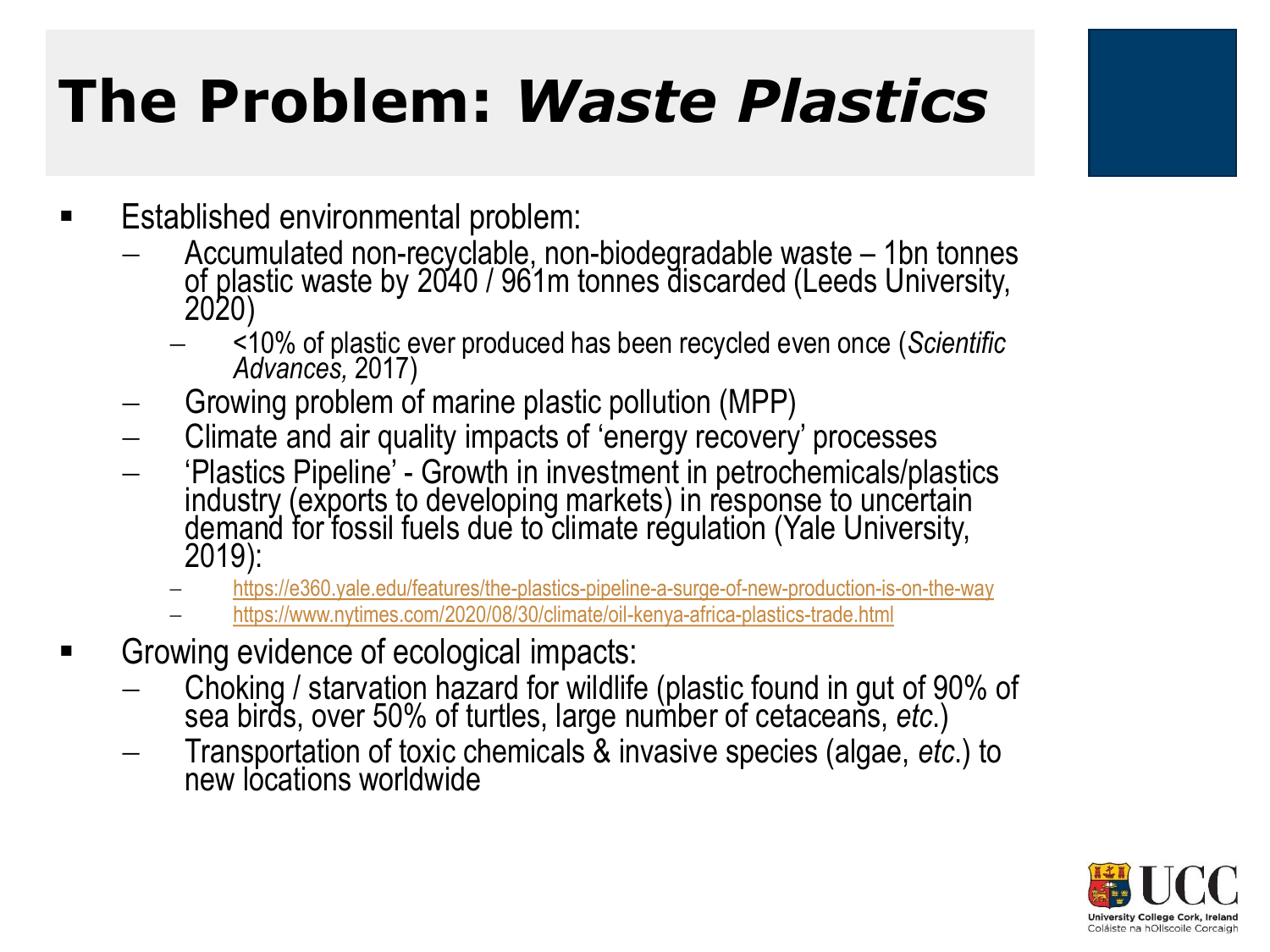# **The Problem:** *Toxic Plastics*

- Sept. 2021: UNHRC Special Rapporteur (waste & hazardous substances) <https://undocs.org/A/76/207>
	- − Impact on HRs at all stages of plastics cycle:
		- Extraction and refining;
		- − Production;
		- − Transport;
		- Use;
		- − Waste.
	- − Groups at-risk:
		- − Workers (petrochemicals, manufacturing, waste management)
		- − Children (susceptibility to toxins)
		- − Coastal communities (marine plastic litter)
		- − Future generations (environmental persistence)
	- − Transition to 'chemically safe circular economy':
		- − Reduce volume of plastics production & waste;
		- − Control of hazardous additives to plastics
- Sept 2021: UNHRC Special Rapporteur right to science in context of toxic substances: <https://undocs.org/en/A/HRC/48/61>
	- − Inform toxics policy (best available science, precaution, assessments, *etc*.)
	- Engage independent scientific bodies (legislation, decisions evaluation)
	- − Public disclosure of scientific info (prior to authorisation of release)
	- − Human rights due diligence

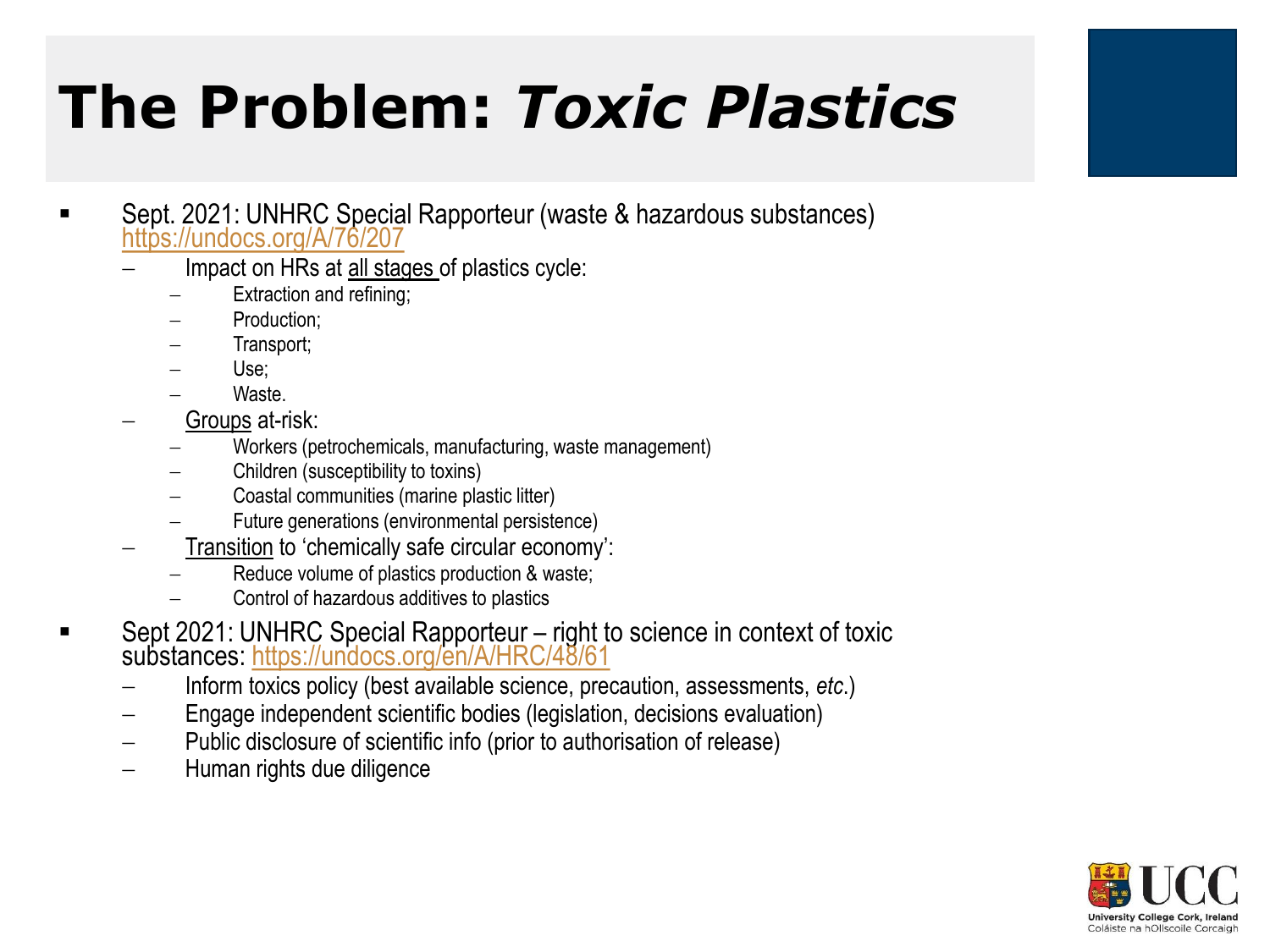# **The Problem:** *Health Impacts*

- Growing evidence of human health impacts:
	- − Contamination of seafood each person may consume 11,000 microscopic fragments of plastic each year (Ghent University, 2014):
		- [http://www.expeditionmed.eu/fr/wp-content/uploads/sites/6/2015/02/Van-](http://www.expeditionmed.eu/fr/wp-content/uploads/sites/6/2015/02/Van-Cauwenberghe-2014-microplastics-in-cultured-shellfish1.pdf)Cauwenberghe-2014-microplastics-in-cultured-shellfish1.pdf
	- − Microplastic pollution in rain:
		- − [https://www.theguardian.com/environment/2019/dec/27/revealed](https://www.theguardian.com/environment/2019/dec/27/revealed-microplastic-pollution-is-raining-down-on-city-dwellers)microplastic-pollution-is-raining-down-on-city-dwellers
	- − Microplastics revealed in placentas of unborn babies:
		- − [https://www.theguardian.com/environment/2020/dec/22/microplastics](https://www.theguardian.com/environment/2020/dec/22/microplastics-revealed-in-placentas-unborn-babies)revealed-in-placentas-unborn-babies
	- Plastics pollution in freshwater
		- Transfer of microplastics to food chain and rapid fragmentation into micro-& nanoplastics in freshwater environment: https://www.epa.ie/publications/research/environment--health/research-[377-impacts-of-microplastics-in-the-irish-freshwater-environment.php](https://www.epa.ie/publications/research/environment--health/research-377-impacts-of-microplastics-in-the-irish-freshwater-environment.php) Video summary:<https://www.youtube.com/watch?v=PQVVQoXP9wY>

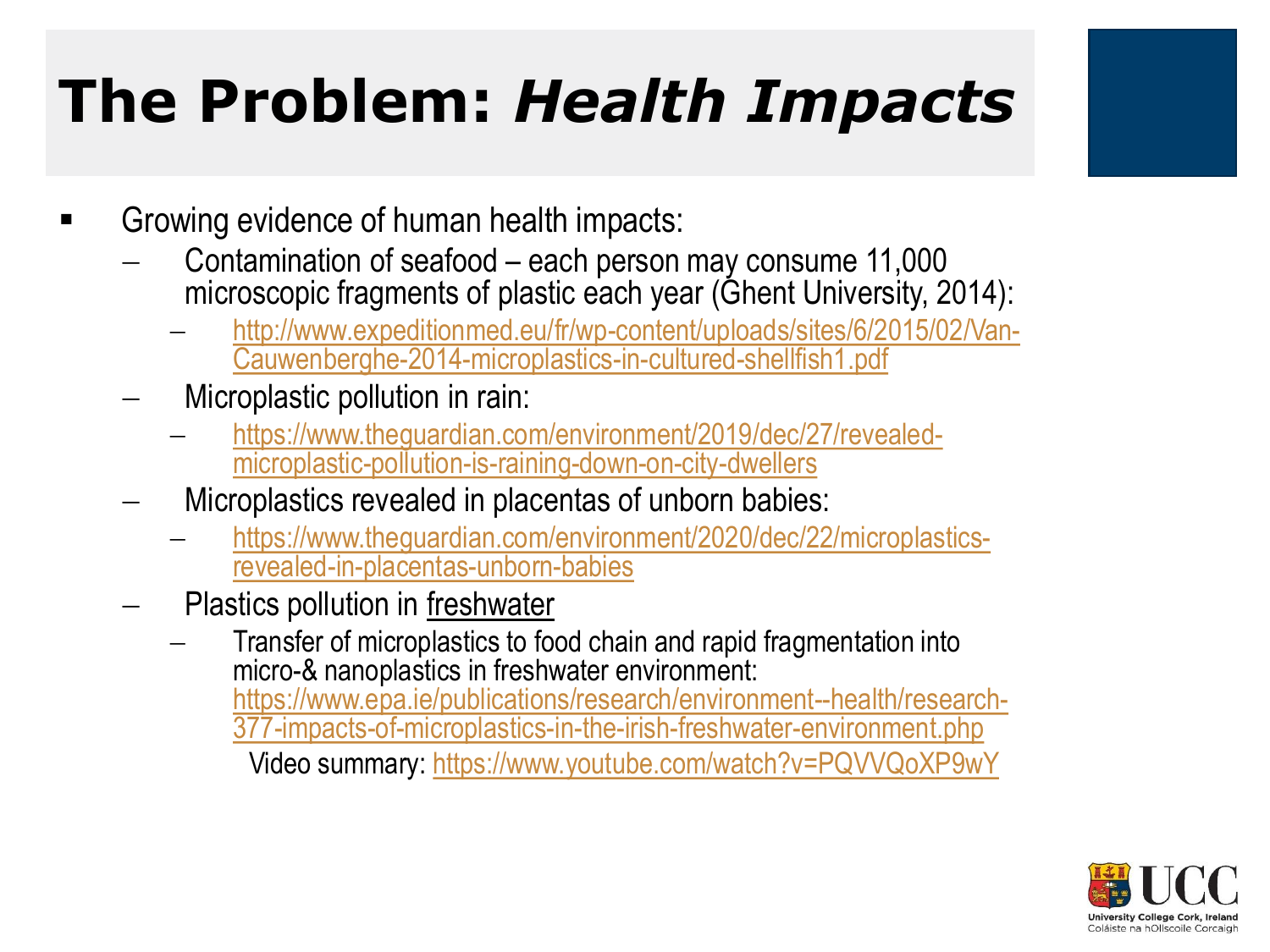### 'Wicked' Regulatory Challenge

- Env & health impacts uncertain (microplastics): 'incomplete, contradictory and changing regulatory requirements .. complex interdependencies .. big picture thinking .. interrelated causal factors' (Australian Public Services Comm., 2007)
- Highly fragmented legal landscape (overlapping/conflicting rules; reg. lacunae):
	- − Vertically fragmented: measures at multiple levels of regulatory control (international, regional / EU, national)
	- Horizontally fragmented: measures addressing different problems & causal activities (waste management; chemicals / hazardous substances; sustainable consumption & production; marine / water pollution; biodiversity; air pollution; circular economy\*)
- **EXECT** Transnational character of globalised supply/value-chains (regulate producers, manufacturers, exporters, importers, distributors, retailers, consumers, *etc*.):
	- − Plastic materials & products
	- − Treatment & disposal of plastic waste
	- − All internationally traded goods (packaging, etc.)
- Piecemeal rules; normatively weak & uncertain (action-oriented); onerous duties

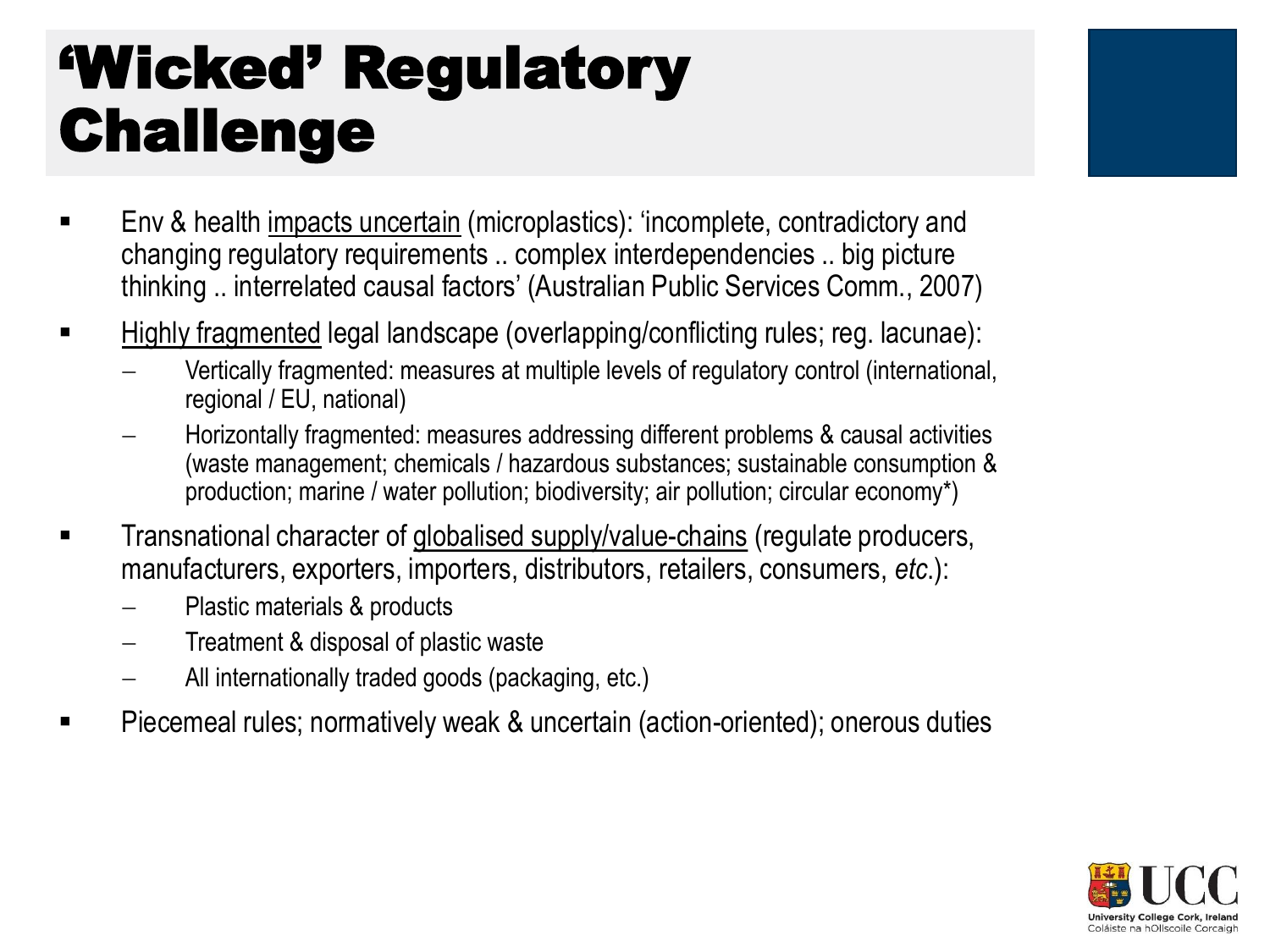### Fragmented International Legal Framework



- − Phase out certain plastics (toxic, non-recyclable Montreal Protocol model)
- 1989 Basel Convention on Transboundary Movements of Hazardous **Wastes** 
	- − 2002 Technical Guidelines re Environmentally Sound Management of Plastic Wastes (UNEP)
	- − 2018 proposals to amend Convention Annexes re 'hazardous wastes' to include (certain) plastics
- 2001 Stockholm Convention on Persistent Organic Pollutants
	- − Chemicals used in / released by plastics listed in Convention Annexes, incl. polychlorinated biphenyls (PCBs), brominated diphenyl ethers, perfluorooctane sulfonic acid (PFOS)
- International Water Law: pollution of transboundary rivers, lakes, aquifers
- **1992 Convention on Biological Diversity: 1980 Bonn Convention on** Migratory Species; 1982 UNCLOS & Regional Seas Agreements (1980 Athens Protocol on LBS); 1995 Global Programme of Action (GPA) (UNEP); UN Fish Stocks Agreement

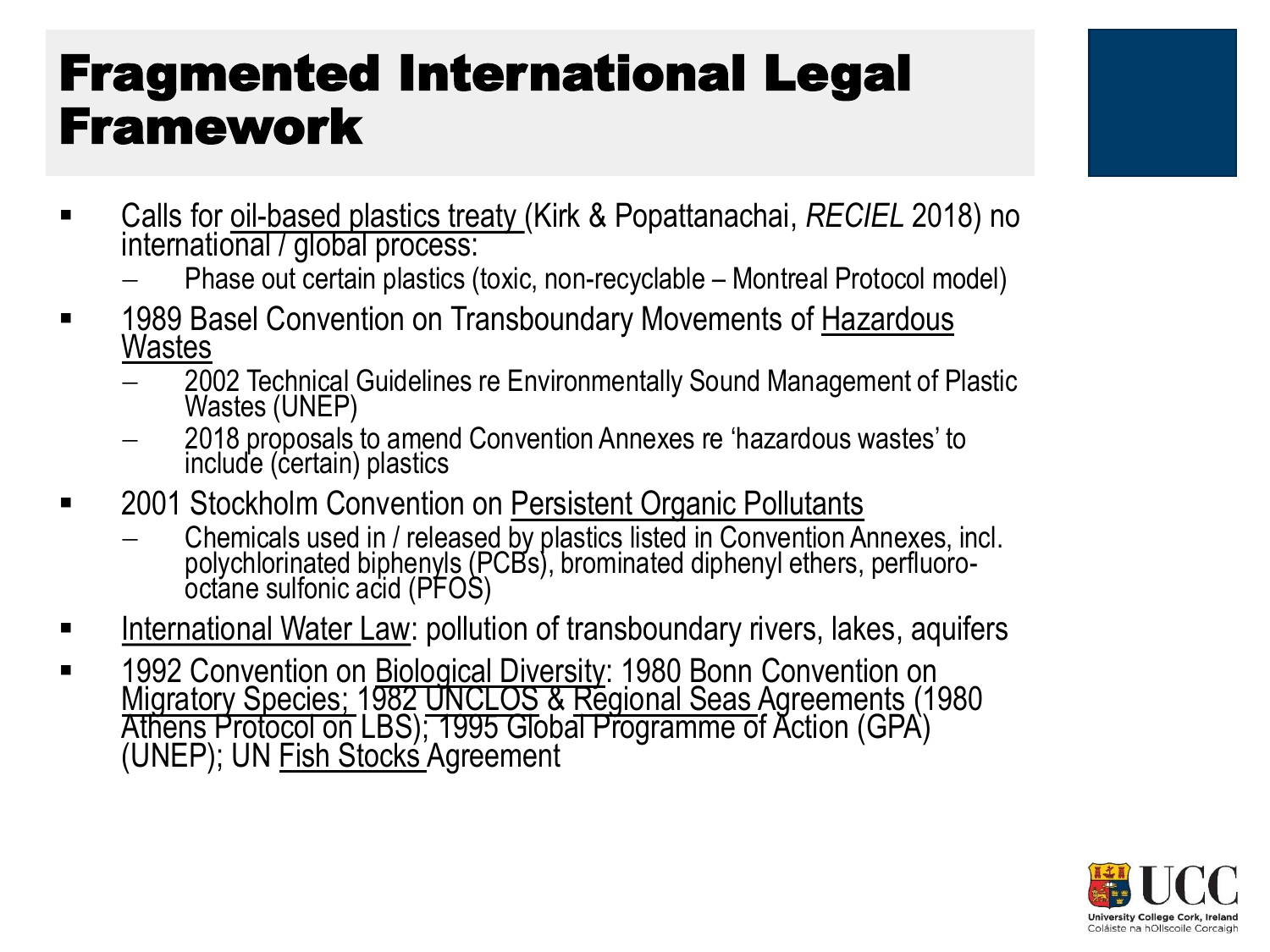### Fragmented International Legal Framework

- Global Trade & Investment Law:
	- Permit trade restrictions (GATT Art XX)
	- Phase out subsidies & export credits (WTO)
	- Phase out investor protection / guarantees (BITs, FTAs, ICSID)
- Human Right to Water & Sanitation:
	- − CESCR General Comment No. 15 (2002)
- **EXALGE 15 THE STANDER 15 THE STANDER ECONOMY** paradigm:
	- Emerging EU policy framework (2018)
- Agenda 2030 (SDGs):
	- SDG 6 (clean water & sanitation)
	- SDG 12 (sustainable production & consumption)
		- SDG Target 12.4 (chemicals & wastes)
	- SDG 14 (life below water)
- **EXECTE:** Transnational Environmental Law:
	- Mix of in/formal, voluntary/binding normative approaches

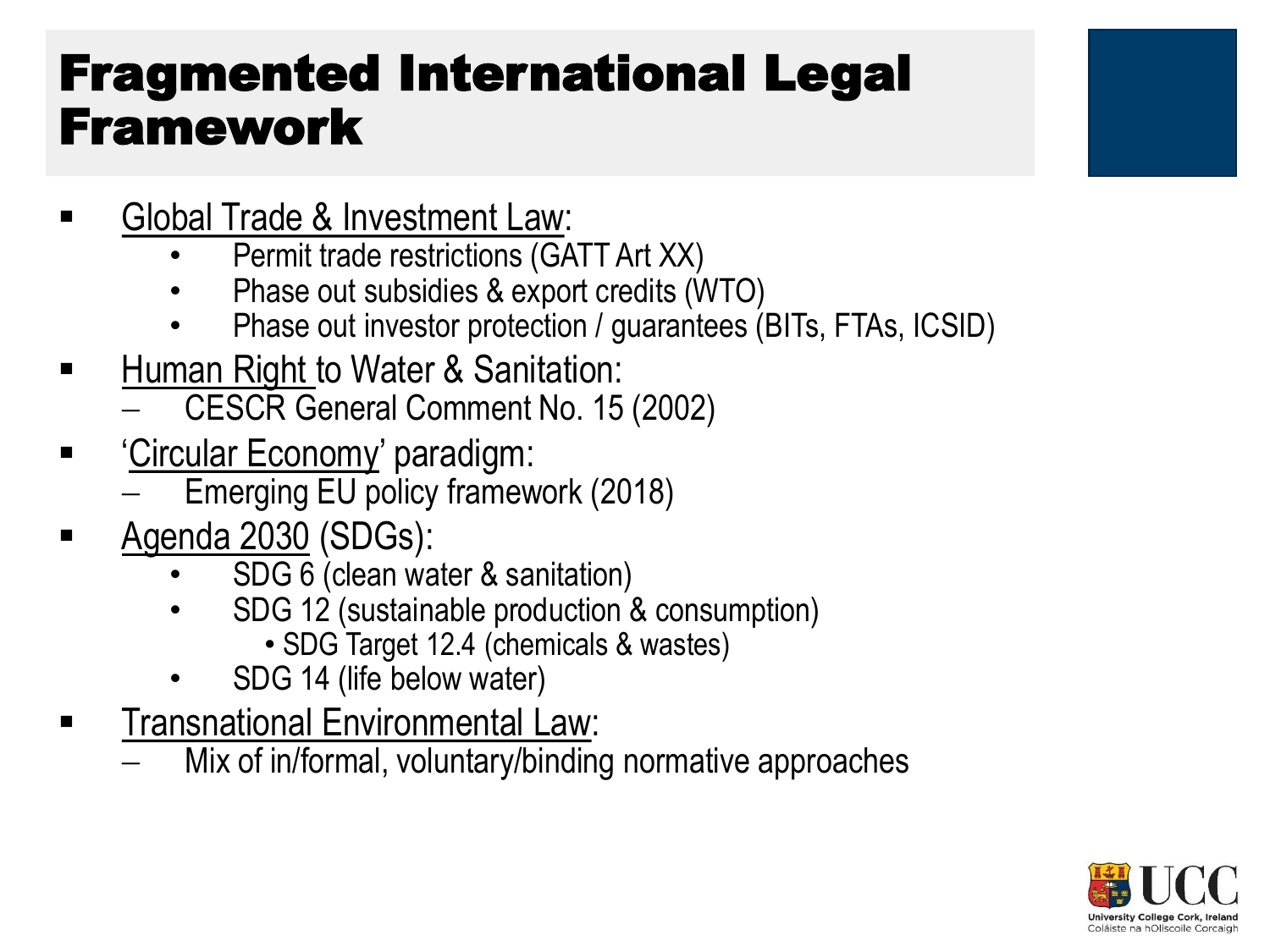### Fragmented EU Policy Framework

- Piecemeal existing framework: *e.g.* Dir 98/83 (Drinking Water Directive), as amended on 16 December 2020; Dir 2000/60 WFD ('good ecological & chemical status'); Dir 2015/720 (amending Dir 94/62 Packaging Waste) re lightweight plastic carrier bags
- New integrated / holistic EU approach: 2018 European Strategy for Plastics in a Circular Economy – multi-faceted, promote improved design & production re recycling & reuse: <https://www.europarc.org/wp-content/uploads/2018/01/Eu-plastics-strategy-brochure.pdf>
	- Research & innovation re less hazardous & more recyclable plastic materials
	- More efficient recycling processes
	- Boost demand for recycled plastics
	- Employ extended producer responsibility schemes
	- Improved collection and separation of plastic wastes
- Proposed regulatory measures:
	- − Revision of Packaging & Packaging Waste Directive (Dir 94/62) ensure recycling & reuse
	- − New eco-design measures re recyclability of plastics (along lines of Dir 2009/125)
	- − Restrictions under REACH Reg (1907/2006): oxo-plastics & intentionally added microplastics
	- − Directive on single-use plastics (Dir 2019/904) cutlery, straws, plates, cups, stirrers, buds.
	- − Revised rules on shipment/export of plastic waste (Reg 2020/2174) in force 1 January 2021
	- − Review of Construction Products Regulation (305/2011)
	- − Review of ELV Directive (2000/53)

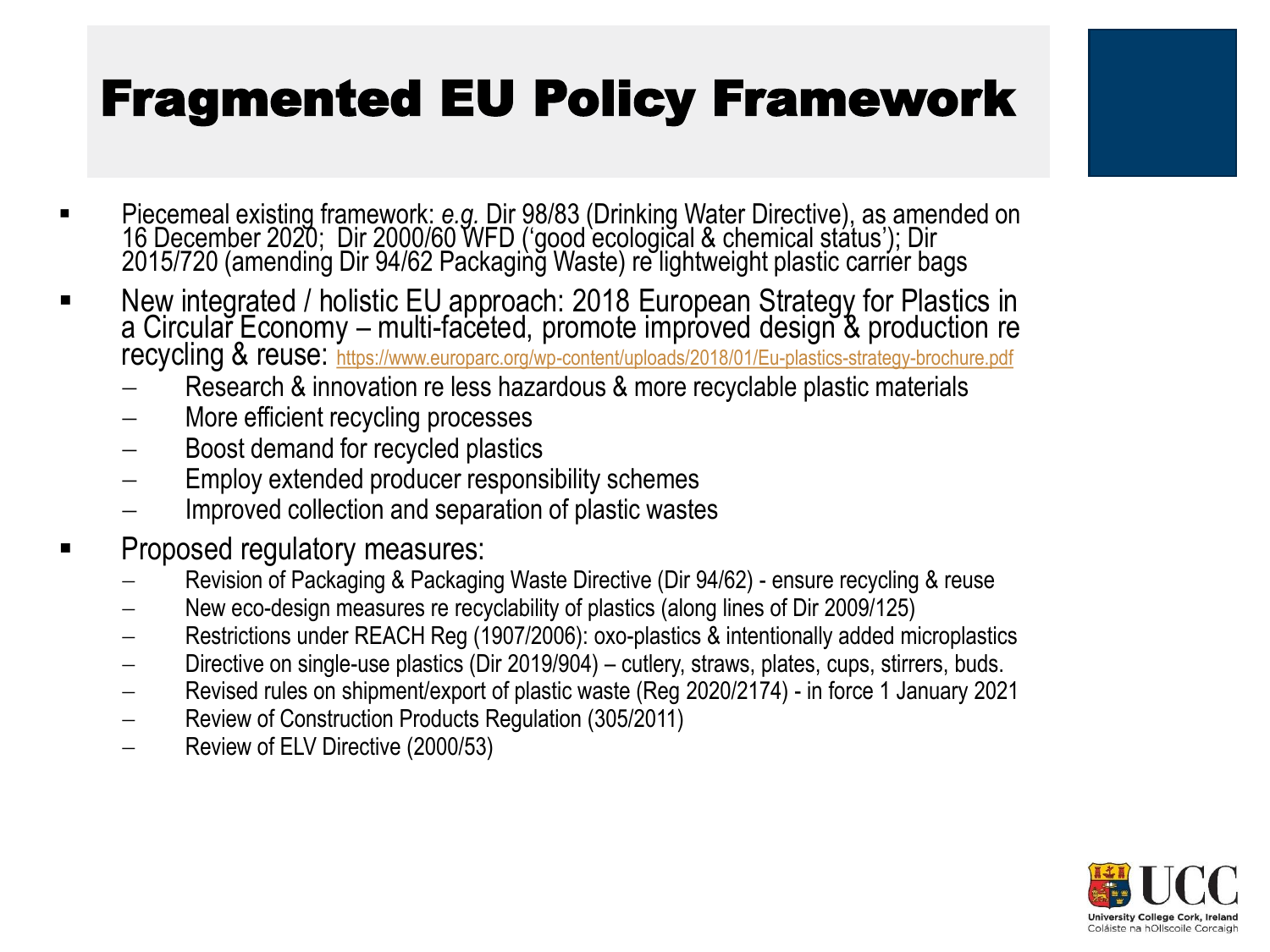# EU Drinking Water Standards

- Revised Drinking Water Directive 2020/2184 (in force 12 Jan 2021): <https://eur-lex.europa.eu/legal-content/EN/TXT/PDF/?uri=CELEX:32020L2184&from=EN>
	- − MS must identify hazards and pollution sources (incl. microplastics – Art 8)
	- − Harmonised analytical methods to be developed for 'emerging pollutants'
	- − Added restrictions on EDCs (Bisphenol-A)
	- − Approval system & harmonisation of standards for materials in contact with water for human consumption
	- Measures to promote tap water (in public places)and reduce plastic bottled water

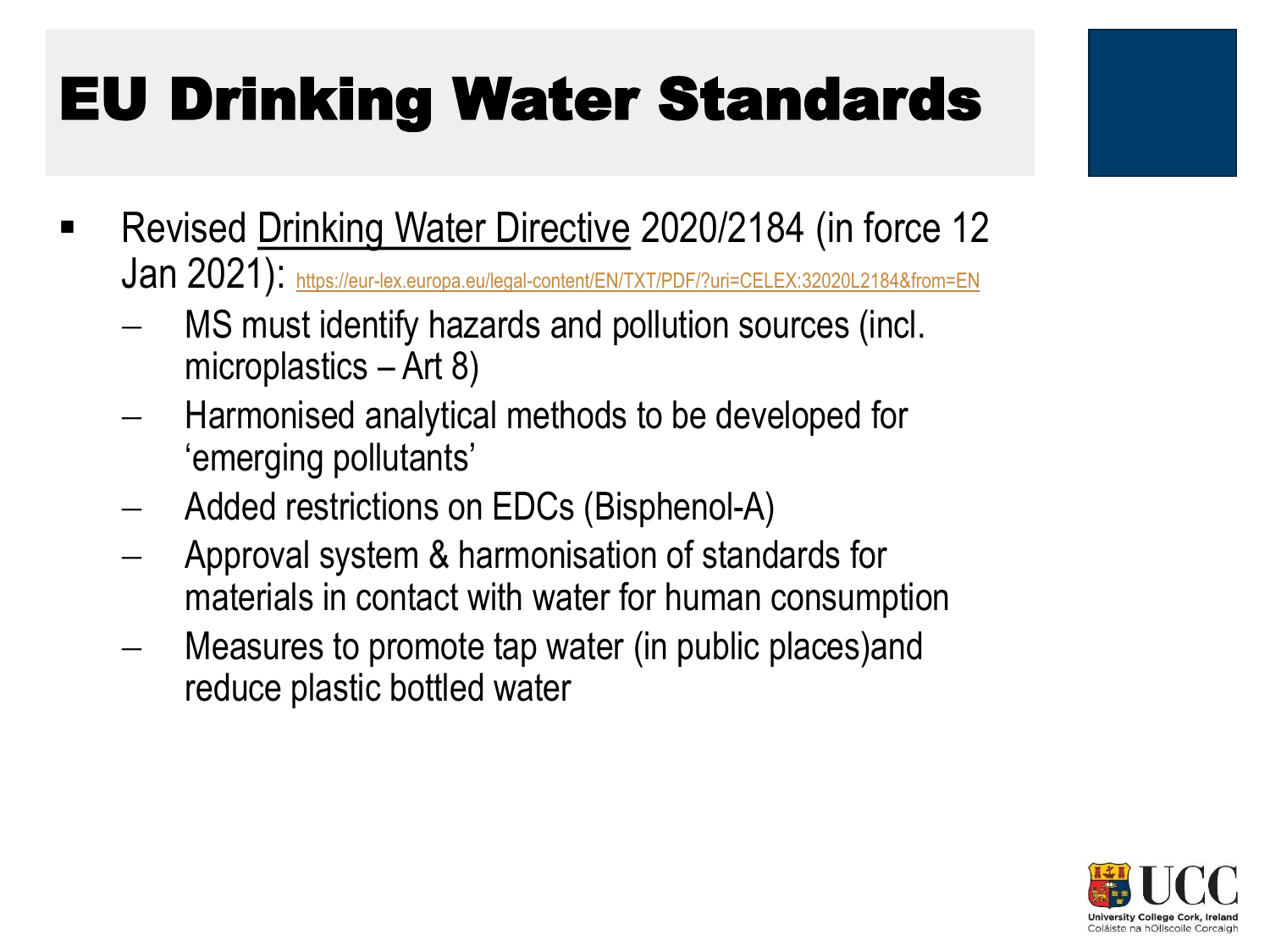# EU & Transnational / Global Env Law



- Make use of policy dialogues; participate in global initiatives; utility of innovative (informal & voluntary) regulatory schemes & standards, transnational application / global effect; voluntary action by plastics industry (pledges re uptake of recycled plastics); stimulate market for sustainable plastics through certification & labelling schemes:
	- EU quality standards for sorted plastics waste & recycled plastics;
	- − Ecolabel and Green Public Procurement;
	- − Harmonised rules re defining & labelling compostable & biodegradable plastics;
	- Life-cycle analysis methodologies re compostable and biodegradable plastics;
	- Life-cycle analysis methodologies re alternative feedstocks for plastics production;
	- International industry standards re sorted plastics waste & recycled plastics;
	- − Certification along plastics supply-chain re microplastics & plastic pellet spillage;
	- − Certification scheme for recycling plants in EU and third States;
	- − Voluntary national & industry commitments re uptake of recycled plastics;
	- − Support to sustainable production and consumption in Asia & S.E. Asia;
	- − Cross-industry dialogues (across value-chain) re product design, release of microplastics; *etc*.

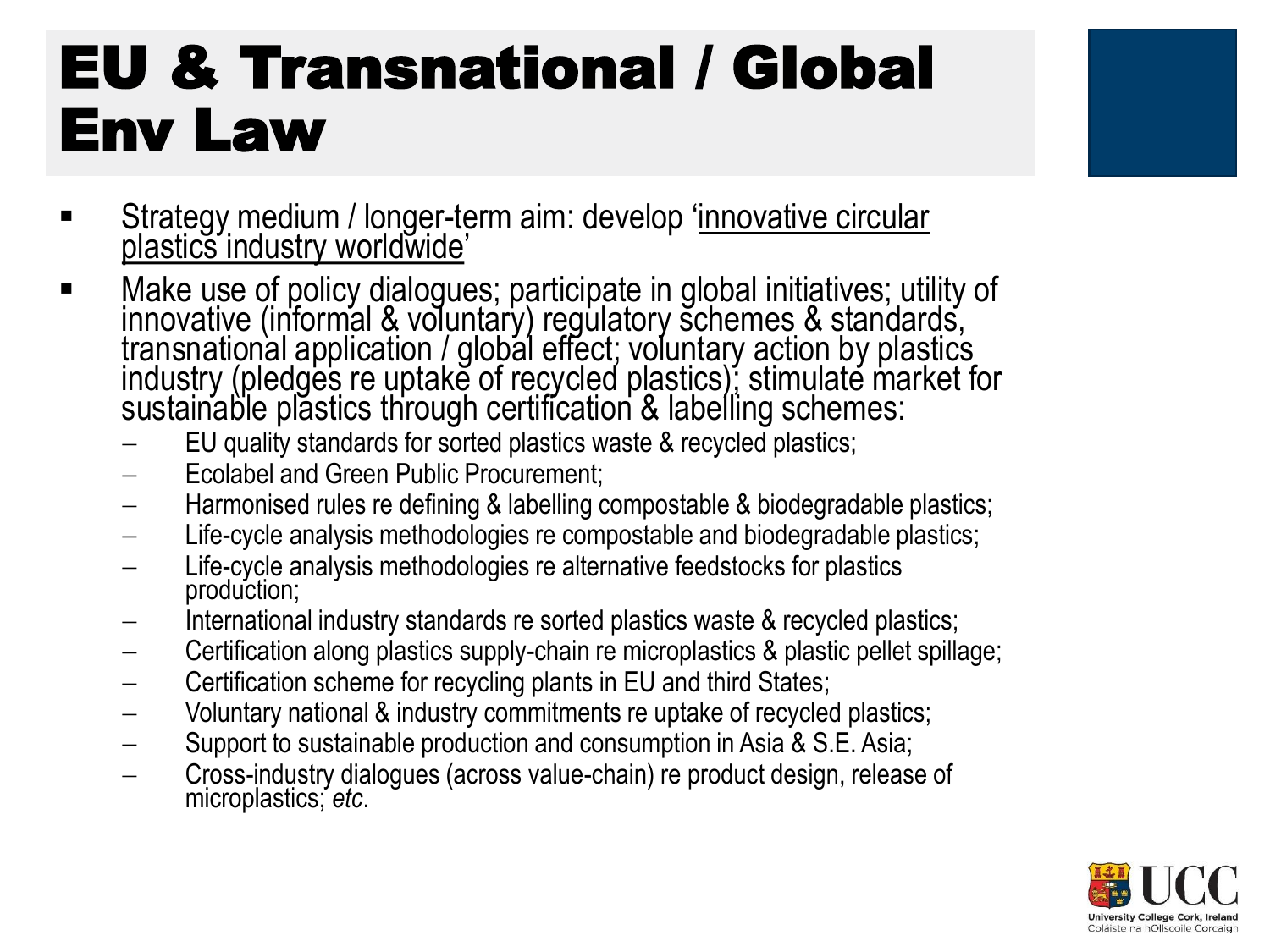#### Fragmented Domestic Regulatory Framework

- Cross-sectoral environmental problem:
	- − Water quality (EU WFD)
		- − Good ecological & chemical status (WFD Annex V & Annex IX)
		- Drinking water quality
	- − Waste management:
		- No special rules on composition / handling of plastics waste
	- − Chemicals management:
		- − REACH Regulation (production of plastics)
		- − Priority substances (on breakdown of plastics)
	- − 'Circular Economy' paradigm:
		- EU Policy:
		- − Improving economics & quality of plastics recycling (design, *etc*.)
		- − Curbing plastic waste & littering (SUPD, EPR, *etc*.)
		- − Investment & innovation towards CE (LCA across value-chain, *etc*.)
		- − Harnessing global action (multi/bilateral coop., intl trade, TEL, *etc*.)

Domestic Law:

- − Waste management (end-of-waste criteria; landfill / incineration standards)
- − Chemicals management
- − Green Public Procurement

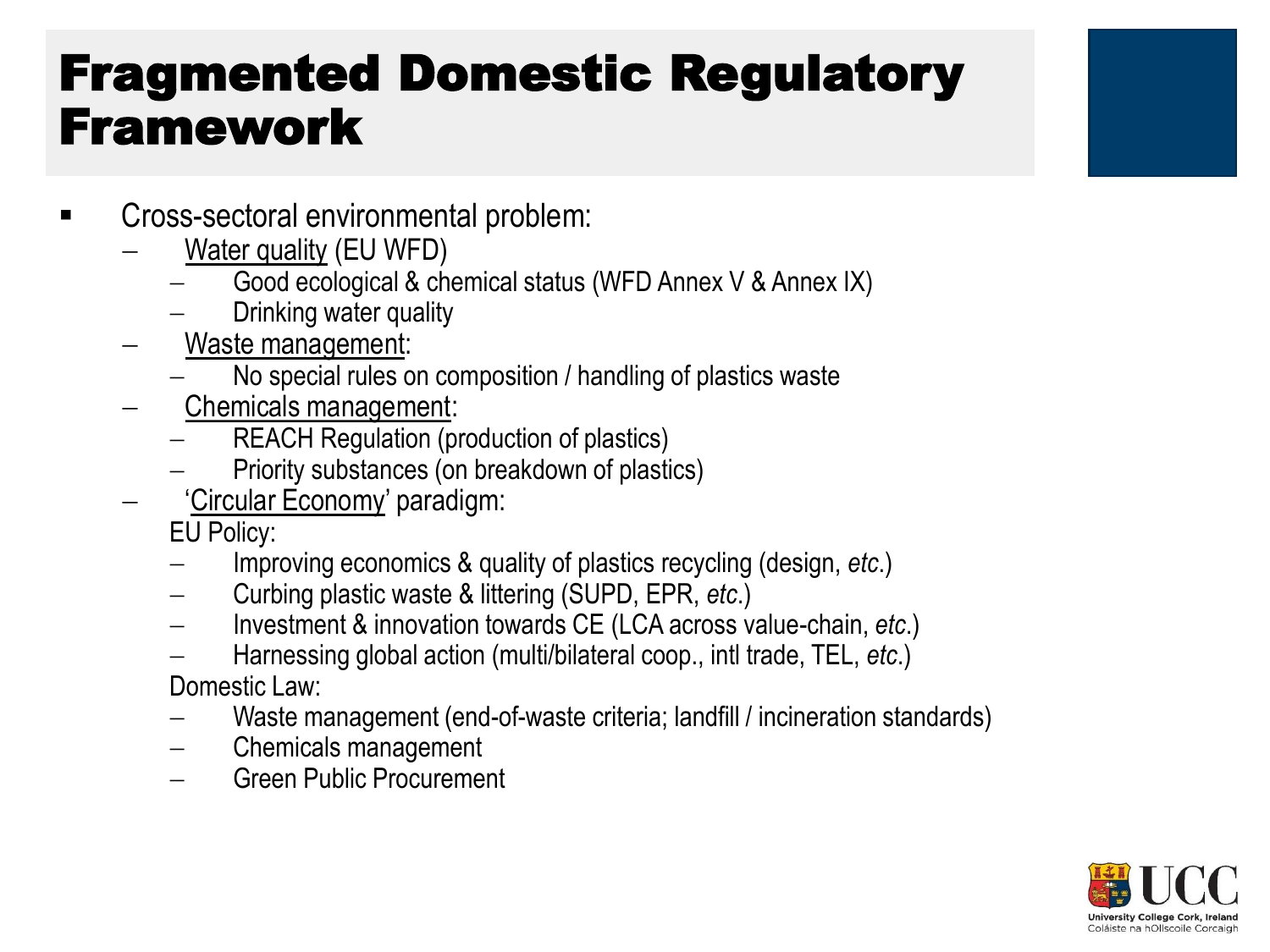# Concluding Observations

- Globalisation' and 'Circular Economy' producing profound changes in regulatory approach:
	- − Global problems, but lack of technical & regulatory capacity in developing **States**
	- Effective regulatory action at international level not politically / practically possible
	- Greater reliance on novel, innovative governance approaches:
		- − UNEP/UNEA Resolutions re plastic pollution (2018 & 2019)
		- − Role of SDGs: SUPD proposal refers to SDG 12 & SDG 14
		- Facilitates engagement with key non-State actors (NGOs, industry, consumers, *etc*.)
		- − Non-linear, participative policy-making based on 'direct democracy' (Bergkamp & Stone, 2015)
		- Experiential learning / policy-making laboratories (Esty, 2006)
		- − Examples include:

Partnership for Plastic Waste (established under Basel Convention)

Global Partnership on Marine Litter (implementation of UNEP Honolulu Strategy)

Global Tourism Plastics Initiative (UNEP / UNWTO)

Commonwealth Clean Ocean Alliance (sign-up to London Protocol, *etc*.)